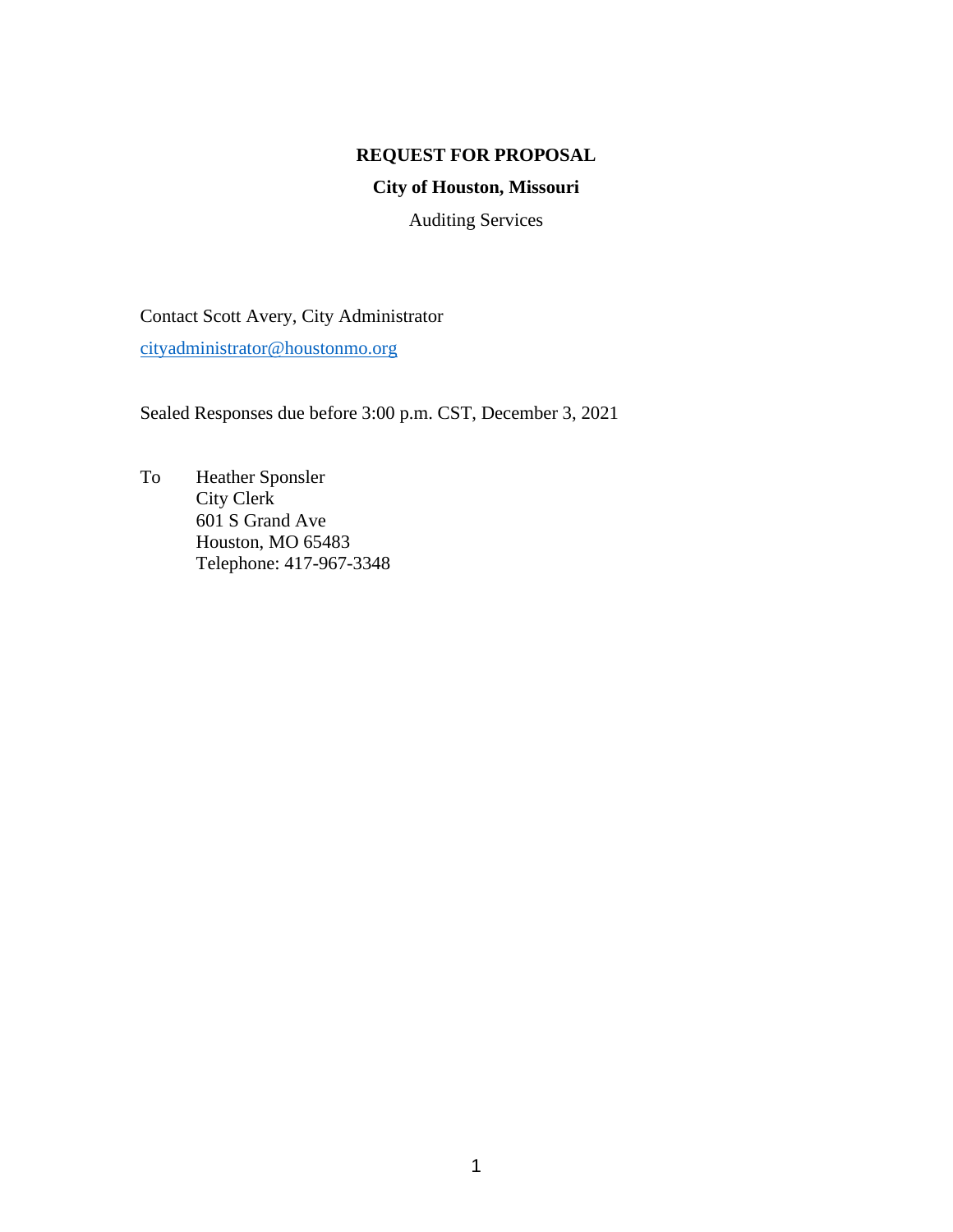#### **Proposal Guidelines**

• **Response:** Three (3) bound copies and one (1) flash drive, of the Auditor's response each should be submitted to the City of Houston, Missouri City Clerk, Heather Sponsler, 601 S Grand Ave, Houston, MO 65483. Responses are to be marked "**Auditing Services**". Electronic or facsimile offers will not be considered in response to this RFP, nor will modifications by electronic or facsimile notice be accepted. In order to be considered, you must respond to each separate inquiry in the Request for Proposal listed under "Proposal Format and Contents." Incomplete responses will not be considered. The City reserves the right to request clarifications concerning information provided in the response. The City is not liable for any cost or expense incurred by the Audit Firm in responding to this Request for Proposal. All responses shall remain valid and binding for a period of ninety (90) calendar days from the proposal submission date.

• **Response Deadline:** Responses must be received by **3:00 p.m. CST, December 3, 2021.** Responses received after the deadline will not be opened and will be returned.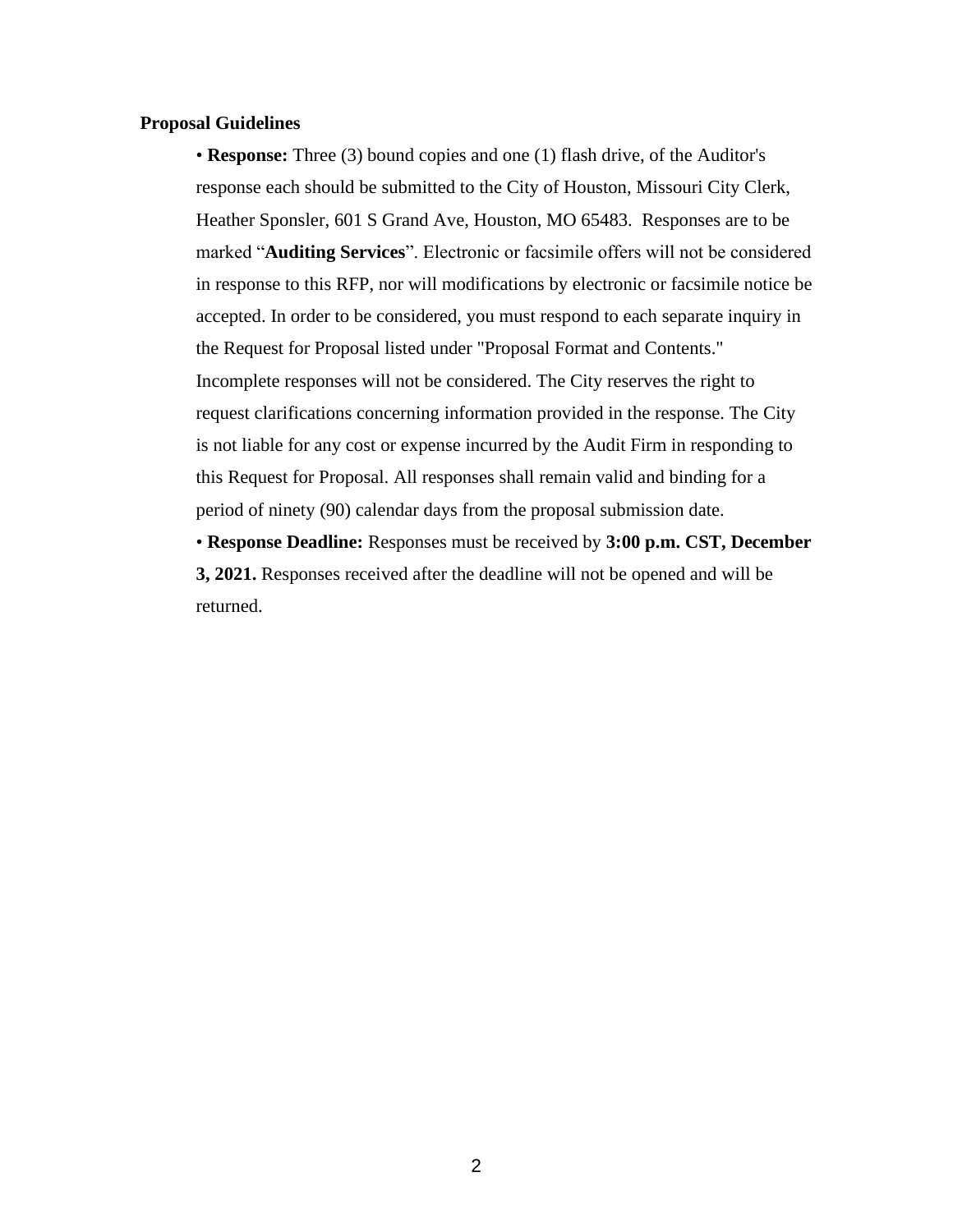## **REQUEST FOR PROPOSAL AUDITING SERVICES INTRODUCTION AND DESCRIPTION OF OPERATIONS**

The City of Houston is soliciting proposal for the City's annual audit for three years beginning with the fiscal year ending December 31, 2021, and related financial advisory services during and throughout the course of the year. It is the intent of the City to engage professional accounting services from a qualified CPA firm through a process subsequent to: 1) an evaluation and comparison of past performance, appropriate references, prior experience in other municipalities and counties and expertise related to the City's specifications; and 2) the identification of available professional services that may or may not have been used by the City previously. Specifications pertaining to the scope of the City's audit are outlined below, as well as the criteria that will be used in evaluating the qualifications of firms submitting proposals.

## **DESCRIPTION OF THE CITY AND RECORDS TO BE AUDITED**

The City of Houston operates under the Mayor/Council/City Administrator form of government. The City is a  $4<sup>th</sup>$  class city with a population of 2,075. The City does have a component unit.

## **FUND STRUCTURE**

The annual audit shall encompass all funds of the City of Houston, Missouri including, but not limited to the following:

General Fund Cemetery Fund Electric Fund Water Fund

## **ASSISTANCE AVAILABLE FOR PROPOSERS**

KPM CPAS & ADVISORS PC 1445 East republic Road Springfield, MO 65804 completed the City's audit for fiscal year ended December 31, 2020.

The City will provide adequate work area for the auditing staff. City staff will be available to answer questions and for consultation as needed. Minor clerical assistance will be provided (typing of confirmations, pulling and refiling documents, etc.).

The annual audit shall be of sufficient depth and scope to enable the auditor to produce an unmodified audit report, if appropriate. The audit must be performed in accordance with generally accepted auditing standards, the standards for financial and compliance audits contained in the Government Auditing Standards. The Schedule of Expenditures of Federal Awards will need to completed as required by Title 2 U.S *Code of Federal Regulations* (CFR) part 200, *Uniform Administrative Requirements, Cost Principles, and Audit Requirements for Federal Awards.*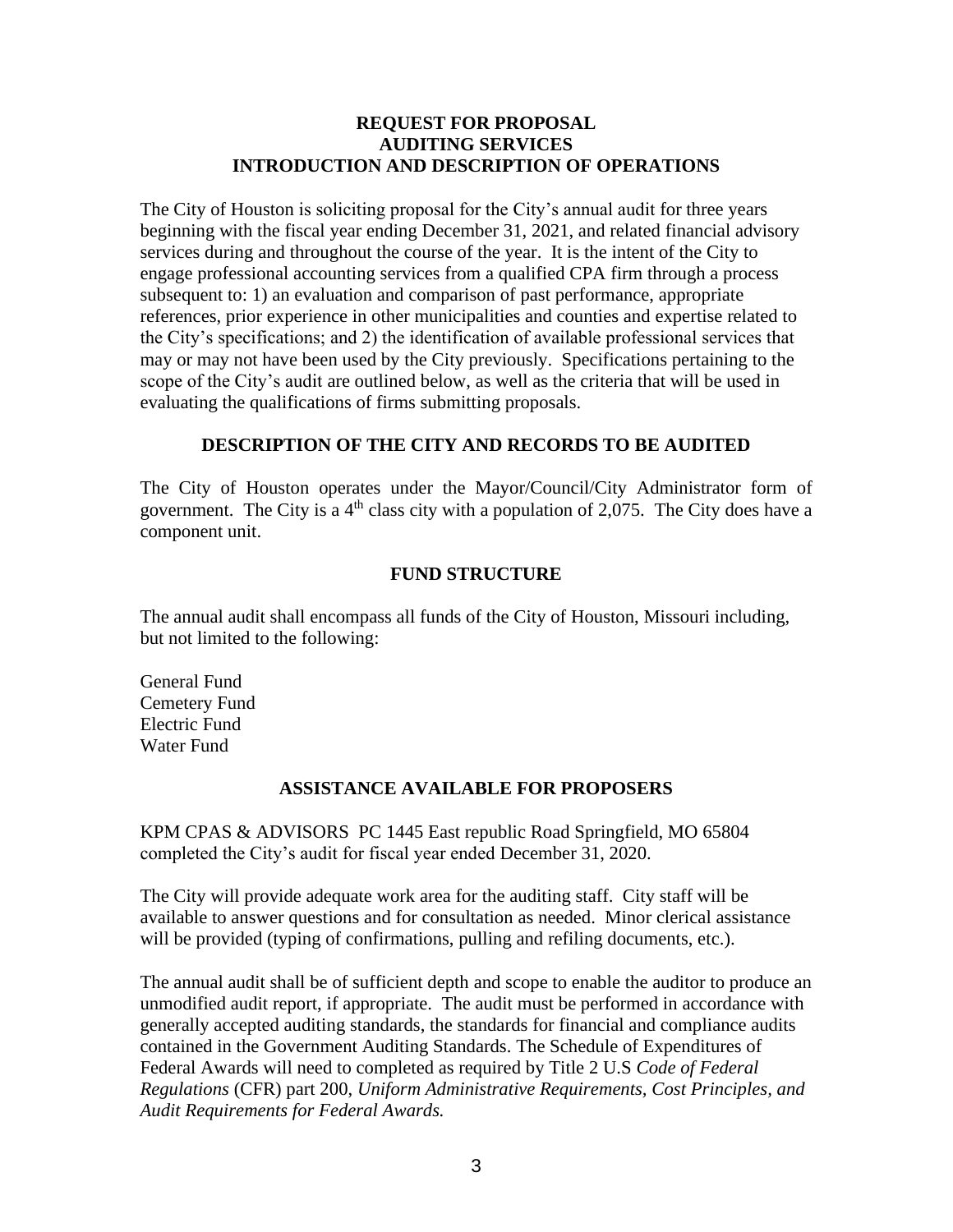### **SELECTION PROCESS**

The qualifications of the firms submitted proposals will be reviewed by a committee comprised of the City Administrator, City Clerk and Finance Committee. This group will make a recommendation to the Council and may do so with or without an interview.

### **PROPOSAL FORMAT AND CONTENTS**

Responses to this Request for Proposal shall include the following information and the format shall be followed as shown. Incomplete proposals will not be accepted.

#### Table of Contents

Include a clear identification of the material by section and by page number.

#### Scope Section

Clearly describe the scope of the required services to be provided.

#### Audit Approach

Clearly describe your firm's approach to conducting the audit as proposed.

#### Profile of the Firm

Provide the location of the office from which the work is to be performed and the number of partners, managers, supervisors, seniors and other professional staff employed at that office.

Identify the staff who will be assigned to this audit. Resumes of each person to be assigned to the audit must be included and should contain specific municipal and utility auditing experience.

Describe the range of activities performed by the local office in the governmental area such as audit, accounting and management services. Include activities that demonstrate your commitment to the municipal governmental practice.

Briefly describe your firm's quality control policies and procedures. State whether or not those policies and procedures are subjected to the profession's "peer review" program to provide for an independent review of their effectiveness.

### Governmental Experience

Describe the most recent audits (along with dates) of municipalities that were conducted by the group proposed to undertake this audit. List names and telephone numbers of client officials responsible for those audits.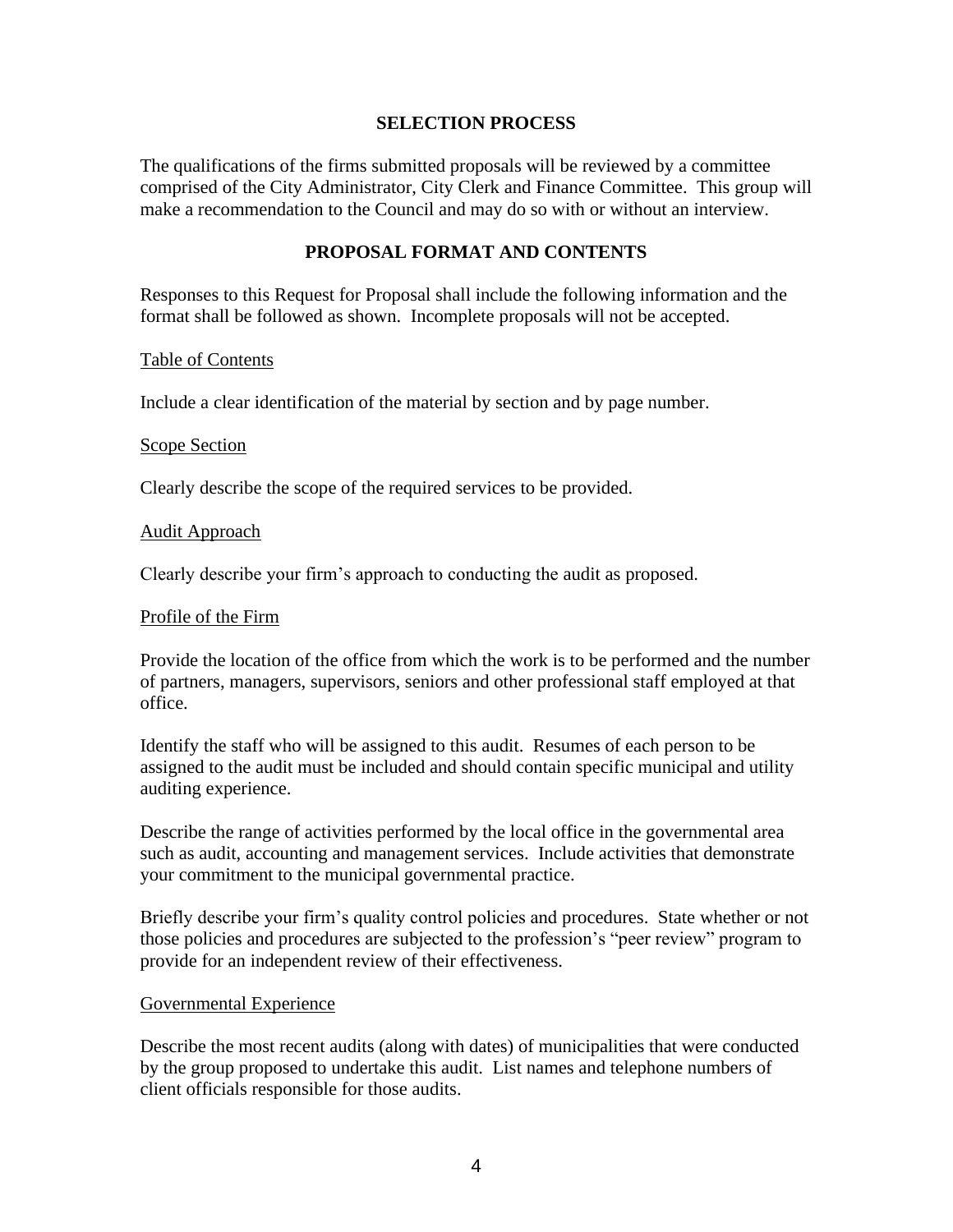Also, include your firm's experience in assisting governmental entities in the reporting model changes as promulgated under recent GASB statements.

## Insurance Requirements

The City requires that proposing Firms have professional liability insurance coverage of at least three million dollars.

### Additional Data

Give any additional information considered essential to this proposal, including involvement in state and municipal government organizations, seminars, etc.

# **EVALUATION CRITERIA**

Proposals will be evaluated on the basis of the qualifications of the office in the firm which will actually be performing the audit work. Following are some of the factors which will be considered:

- Experience and qualifications of firm and audit team.
- Compliance with Government Auditing Standards and the responsiveness to the specific terms of this request for proposal..
- Participation and attendance in governmental-based and/or GFOA sponsored CPE courses.
- Single audit experience.
- Extensive knowledge and/or experience in the requirements of the new reporting of infrastructure as mandated by GASB.
- Number and scope of current city and other local government clients.
- Provided References.
- Consulting capabilities available.
- Fees.

## **FEES**

Proposals that are submitted in response to this letter should include a proposed fee of the firm's charge to perform the City's audit attached in a separate sealed envelope to the firm's copy of the qualifications section and identified as "Cost Data". The fees need to be broken down by year.

It is anticipated that the firm selected to serve as the City's auditor will be retained for three years, with the City holding the option of retaining the same auditor for at least the succeeding three years.

If your firm desires to present its qualifications to the selection committee, please submit three copies to the City Clerk by 3:00 p.m. December 3, 2021. To assist you in preparing your proposal, copies of our annual audit for the fiscal year ended December 31,2020 are available upon request. If you desire any additional information, clarification or would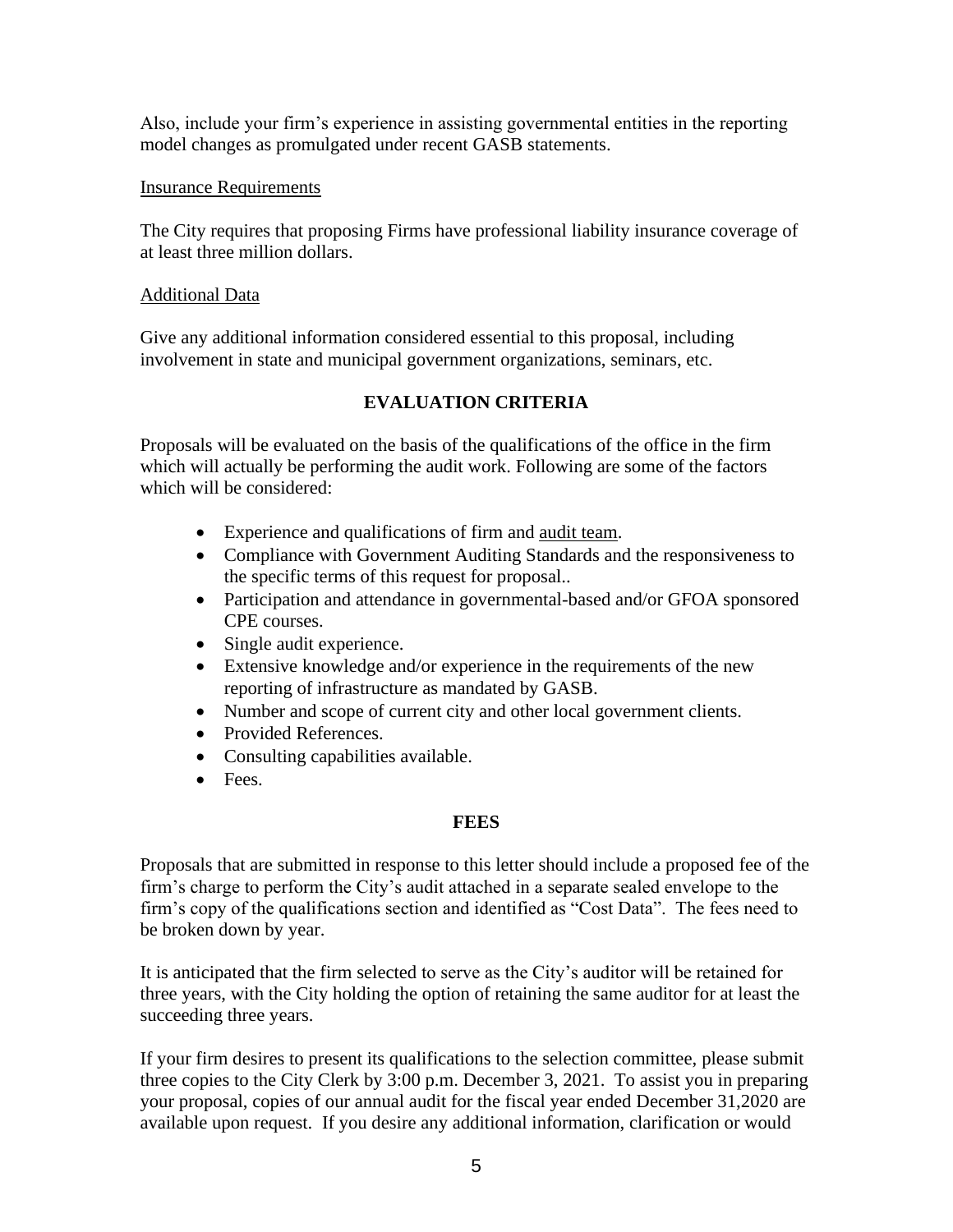like to visit the City of Houston to review our financial records before preparing your proposal, please contact me at 417-260-1733.

The City of Houston reserves the right to reject any or all bids or waive any irregularities that is in the best interest of the City. Furthermore, the professional accounting services engaged will be from the firm which, in the opinion of the City, is the best qualified to perform the City of Houston's audit.